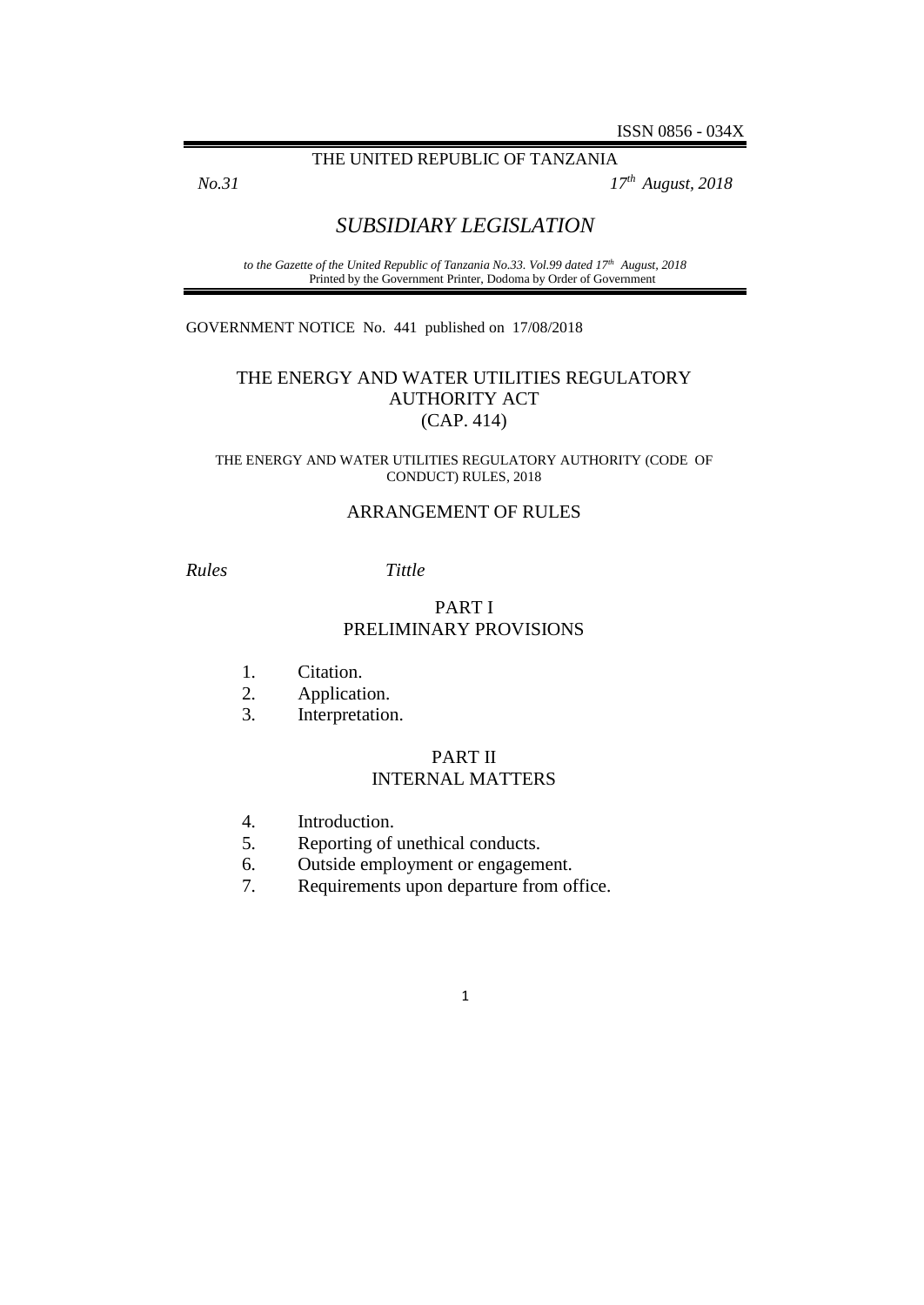## PART III CONFLICT OF INTEREST

- 8. Conflict of interest.
- 9. Register of interest.

## PART IV

#### PROFESSIONALISM AND STANDARDS 10.

- 11. Professionalism.
- 12. Service quality standards.
- 13. Protection of assets.

## PART V CONFIDENTIAL INFORMATION

- 14. Security of information.
- 15. Confidential information.
- 16. Prohibition.

## PART VI GIFTS AND HOSPITALITY

17. Acceptance of gifts and hospitality.

### PART VII PUBLIC INTERFACE

- 18. Conduct of investigations.
- 19. Media relations.
- 20. Attendance at conferences and stakeholders events.
- 21. Annual report of Authority.

## PART VIII MISCELLANEOUS PROVISIONS

- 22. Proscribed activities.
- 23. Penalties for violation of Rules.
	- 2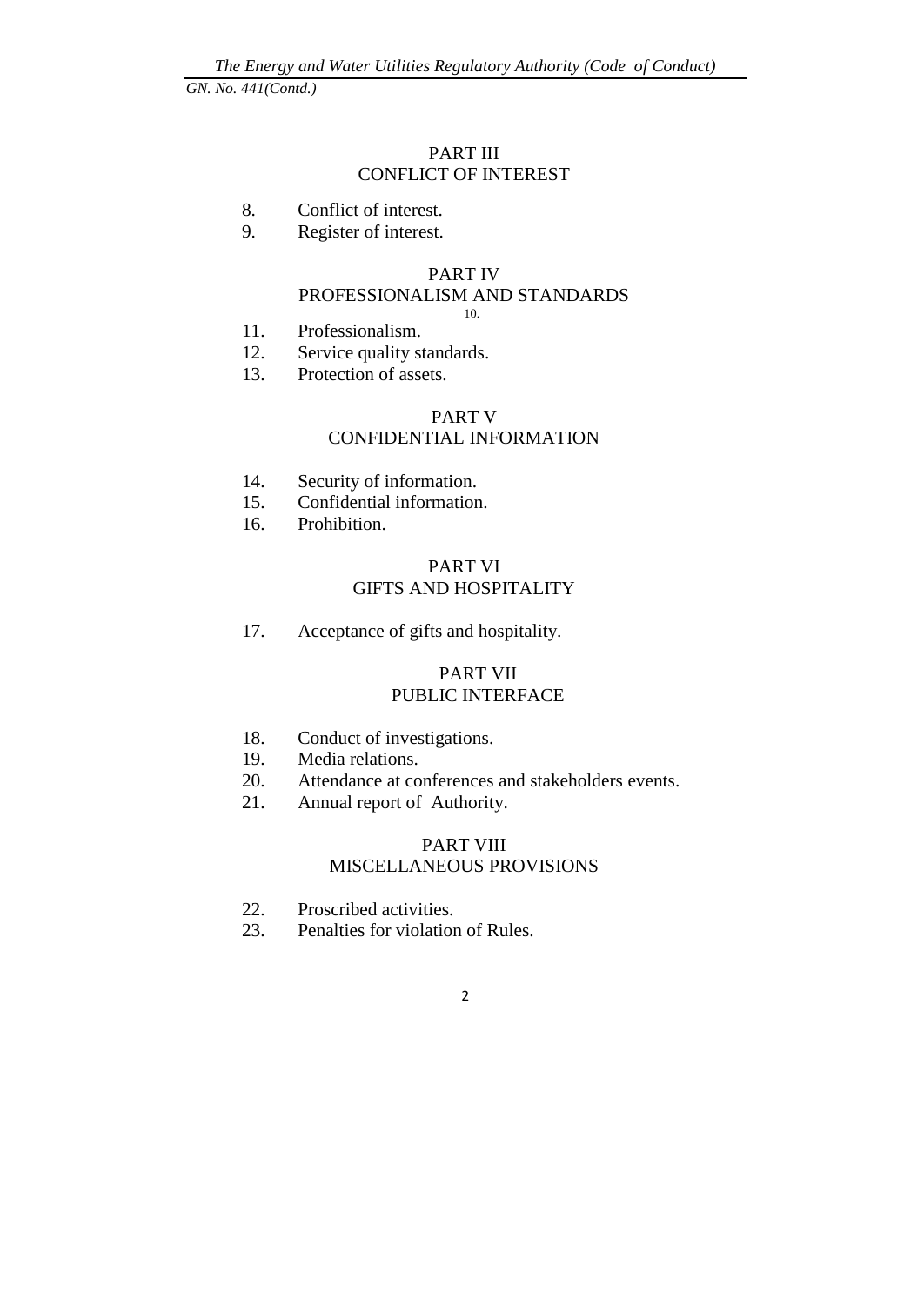GOVERNMENT NOTICE No. 441 published on 17/08/2018

## THE ENERGY AND WATER UTILITIES REGULATORY AUTHORITY ACT (CAP. 414)

 $\overline{\phantom{a}}$  ,  $\overline{\phantom{a}}$ *(Made under section 40(1)(a))*  $\overline{\phantom{a}}$  ,  $\overline{\phantom{a}}$  ,  $\overline{\phantom{a}}$  ,  $\overline{\phantom{a}}$  ,  $\overline{\phantom{a}}$  ,  $\overline{\phantom{a}}$  ,  $\overline{\phantom{a}}$  ,  $\overline{\phantom{a}}$  ,  $\overline{\phantom{a}}$  ,  $\overline{\phantom{a}}$  ,  $\overline{\phantom{a}}$  ,  $\overline{\phantom{a}}$  ,  $\overline{\phantom{a}}$  ,  $\overline{\phantom{a}}$  ,  $\overline{\phantom{a}}$  ,  $\overline{\phantom{a}}$ 

# **RULES**  $\overline{\phantom{a}}$

*(Made under section 40(1)(a))*  $\overline{\phantom{a}}$  ,  $\overline{\phantom{a}}$ 

#### THE ENERGY AND WATER UTILITIES REGULATORY AUTHORITY (CODE OF CONDUCT) RULES, 2018

### PART I PRELIMINARY PROVISIONS

Citation **1.** These Rules may be cited as the Energy and Water Utilities Regulatory Authority ( Code of Conduct )Rules, 2018.

Application **2**. (1) These Rules shall apply to all members and employees during, and subject to sub paragraph (2), after their respective tenures of office.

> (2) Upon the expiration of their respective tenures, each member and employee shall continue to observe a conduct that complies with section 15(8) of the Act in respect of contract of employment, providing goods and services to regulated suppliers and acquiring financial interests from regulated suppliers.

Interpretation Cap.414

**3**. In these Rules, unless the context otherwise requires-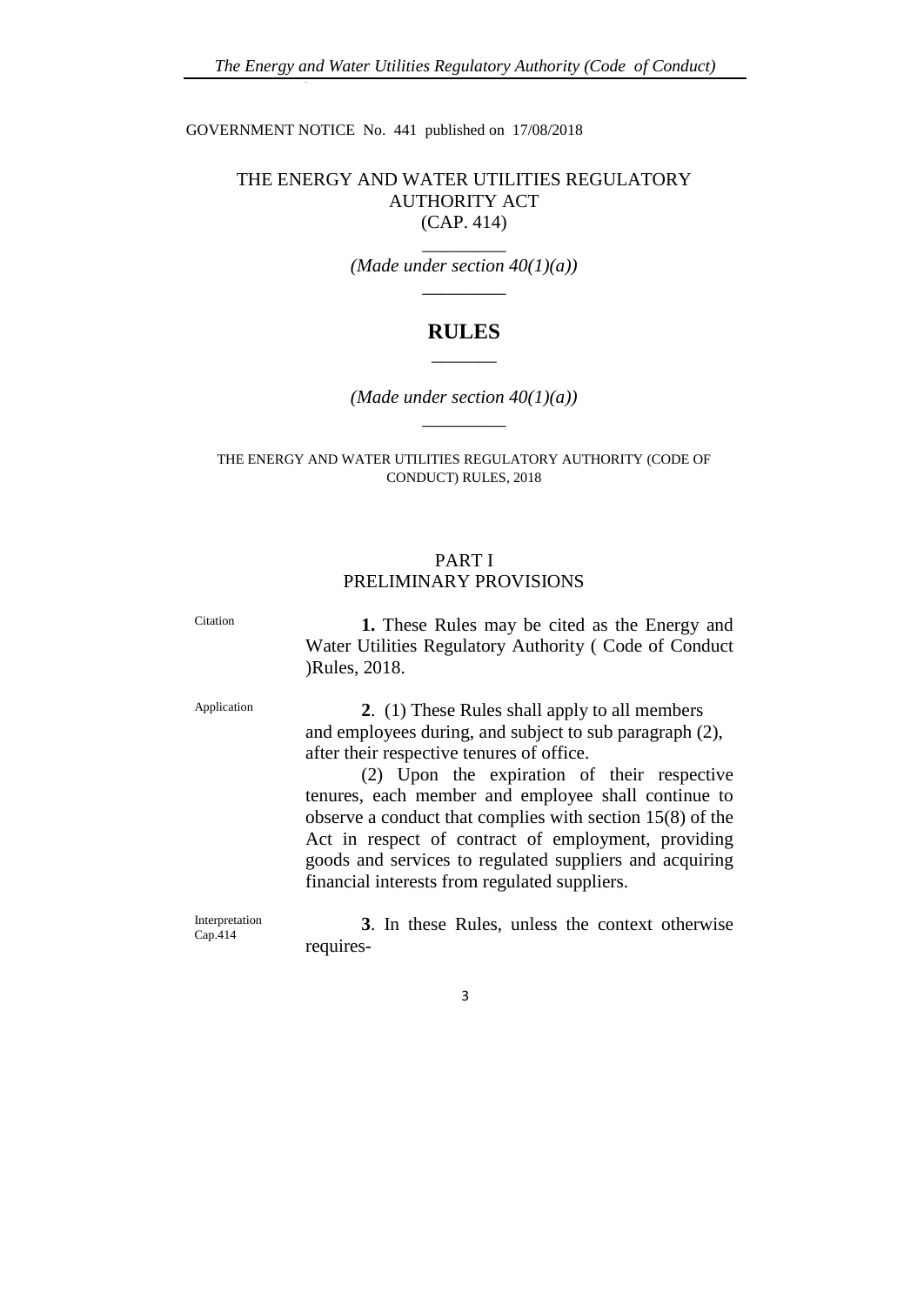"Act" means the Energy and Water Utilities Regulatory Authority Act;

> "Authority'' means the Energy and Water Utilities Regulatory Authority(EWURA) established under section 4 of the Act;

> "Board'' means the Board of Directors of the Authority established under section 8 of the Act;

> "business activity" means the purchase, sale or rental of goods,works,services or real estate, or any interests therein;

"Chairman'' means the Chairman of the Board;

"conflict of interest" means a situation or a circumstance where a member or employee has a private or personal interest that is sufficient to appear to influence the objective and impartial exercise of his or her official duties;

"Director General" means Chief Executive Officer of the Authority;

> "employee" means any person employed by the Authority, including the Director General, Divisional Directors,Managers, other officers and staff members, and consultants on temporary assignment or contract to the Authority;

> "immediate family" means all relatives residing in the same household as a member or employee;

"licencee" means any person who holds a licence issued by the Authority;

> "member" means a member of the Board of the Authority including the Chairman and the Director-General;

> "Minister" means the Minister responsible for the Authority;

> "pecuniary interest" means direct or beneficial ownership of financial interest such as shares, securities, debt obligations, and property or partnership interest;royalties,income, compensation or any other payments of any kind;

> "person" means an individual, a corporation, a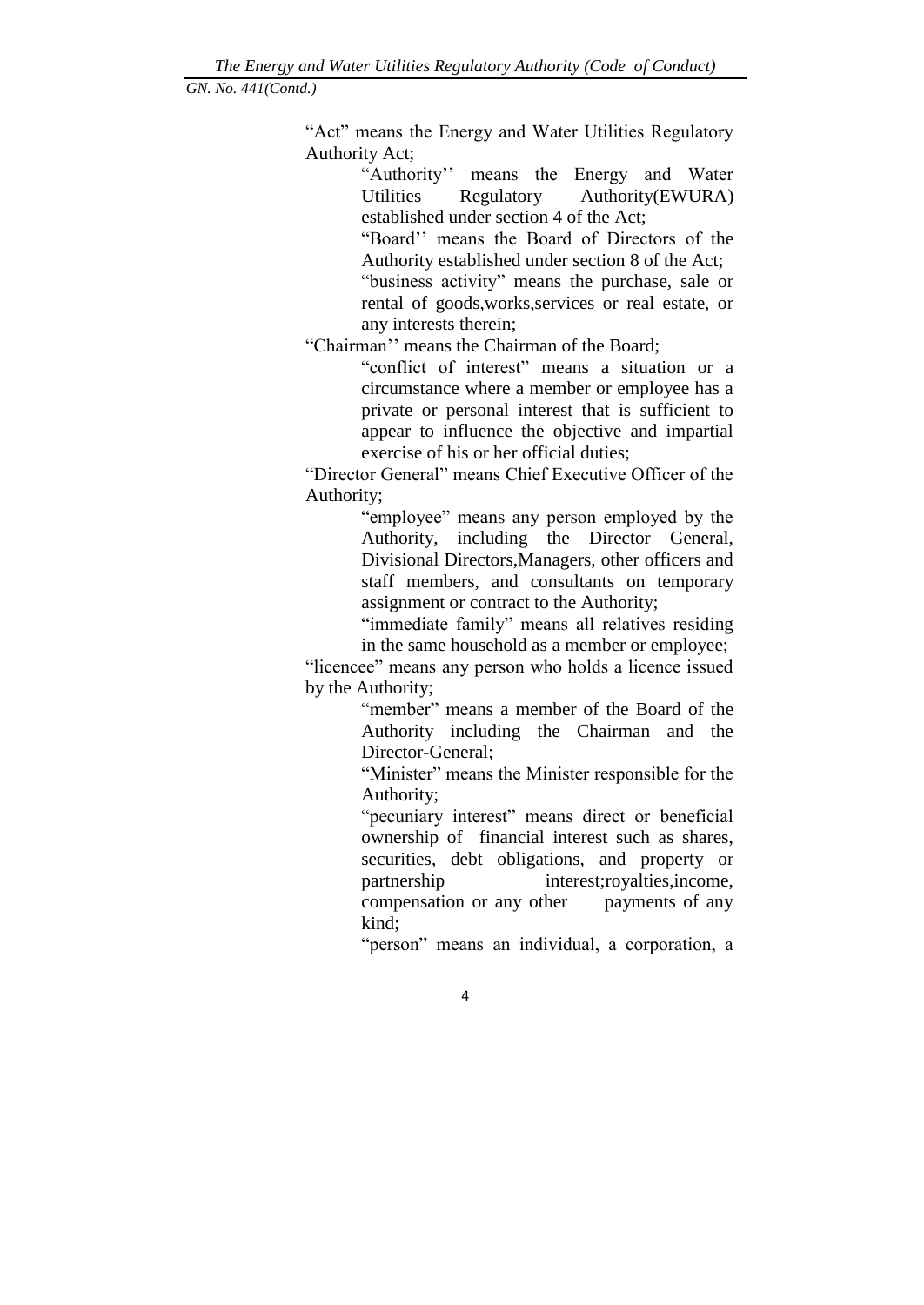partnership, a trust, an unicorporated organisation, a government or any agency;

"regulated sector" means electricity, petroleum, natural gas, water supply and sewerage services;

"regulated services" means any services supplied or offered for supply in a regulated sector and includes services which the Authority declares as such under section 40 of the Act;

"regulated supplier" means any person engaging in activities in or in connection with a regulated sector and includes any person whom the Authority declares under section 40 of the Act to be such a supplier;

"relative" means spouse, brother, sister, biological parents and children of a member or an employee; and

"reporting officer" means any employee appointed by the Authority to receive and take custody of all disclosures and reports as required by the Act and these Rules.

#### PART II INTERNAL MATTERS

Introduction **4**. (1) The principles of respect, openness and trust that the Authority is legally required to practice in its public service shall be reflected internally in its dealings with all members and employees.

(2) Members and employees shall perform their duties and interact in the workplace with honesty, diligence, fairness and mutual respect.

(3) The Authority shall endeavor to continually make its members and employees aware of its mandate.

(4) Members and employees shall support the Authority's institutional goals and strategies developed to fulfill the Authority's obligations and stated policies.

(5) Members and employees shall-

(a) recognize the proper authority of superiors;

(b) provide truthful and accurate information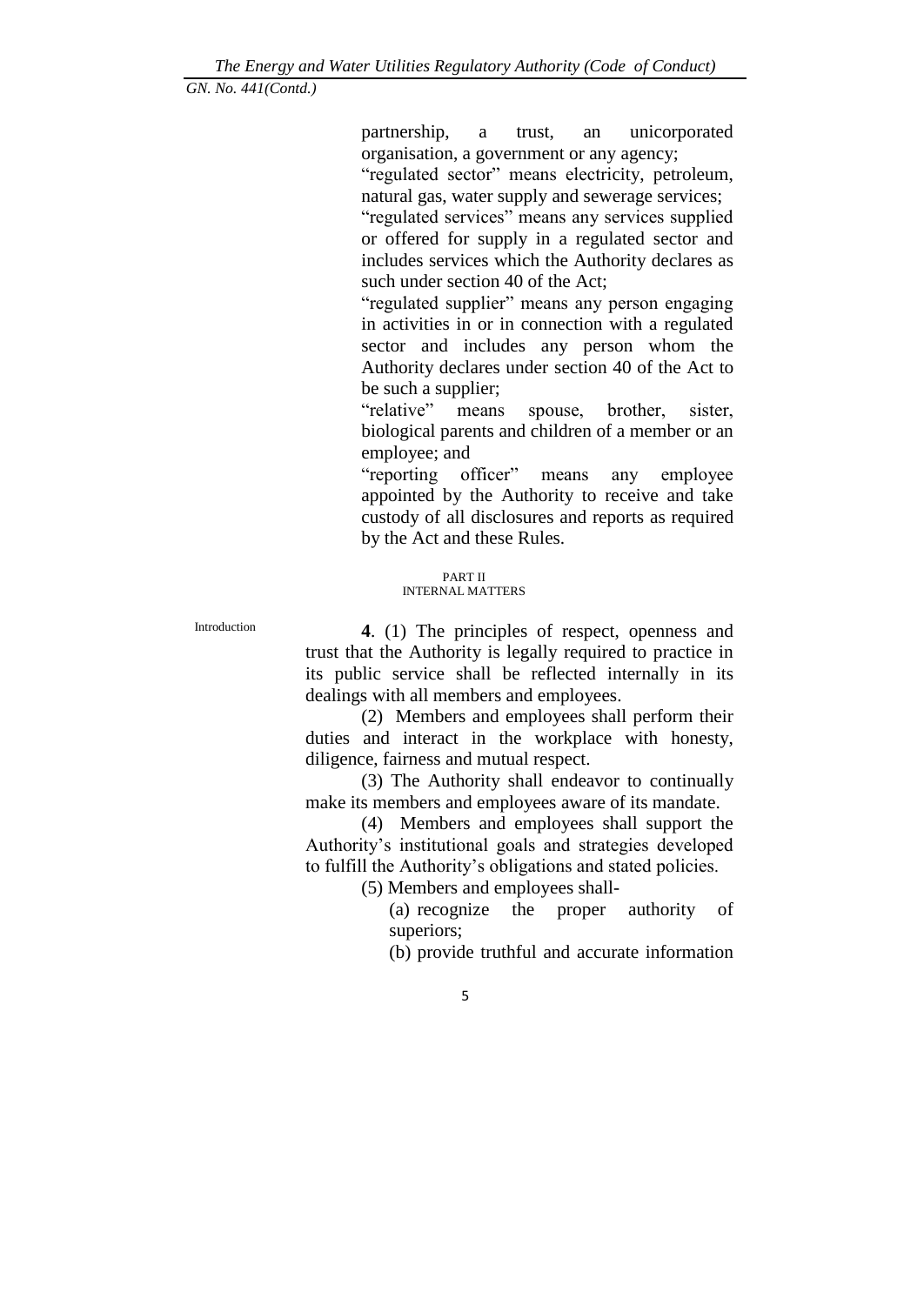Reporting of unethical conducts

and advice to each other; and (c) not engage in, or accept, illegal, unethical or unprofessional conduct from others.

**5**. (1) Members and employees shall report suspected incidents of illegal, unethical, or unprofessional conduct through the following channels of communication-

> (a) where the incident involves two members or an employee and the Director General, communication shall be to the Chairman;

> (b) where the incident involves a member and an employee, communication shall be to the Director General;

> (c) where the incident involves a member and the Chairman, communication shall be to the Minister;

> (d) where the incident involves two employees, communication shall be to the Director General; and

> (e) employees shall communicate with their immediate supervisors or the Director General.

(2) When considering communication relating to unethical behavior, the Authority shall-

> (a) not assume wrongdoing on the part of any person; and

> (b) fairly and expeditiously address or investigate all matters brought to its attention.

(3) Upon receiving the report for the purpose of this paragraph, the Minister, Chairman or Director General, as the case may be, shall investigate the matter and, upon affording an opportunity of being heard to any person concerned, advise the appointing authority to take appropriate action against such person.

Outside employment or engagement

**6.** (1) Members and employees are free to take part in any outside activity provided that such activity does not-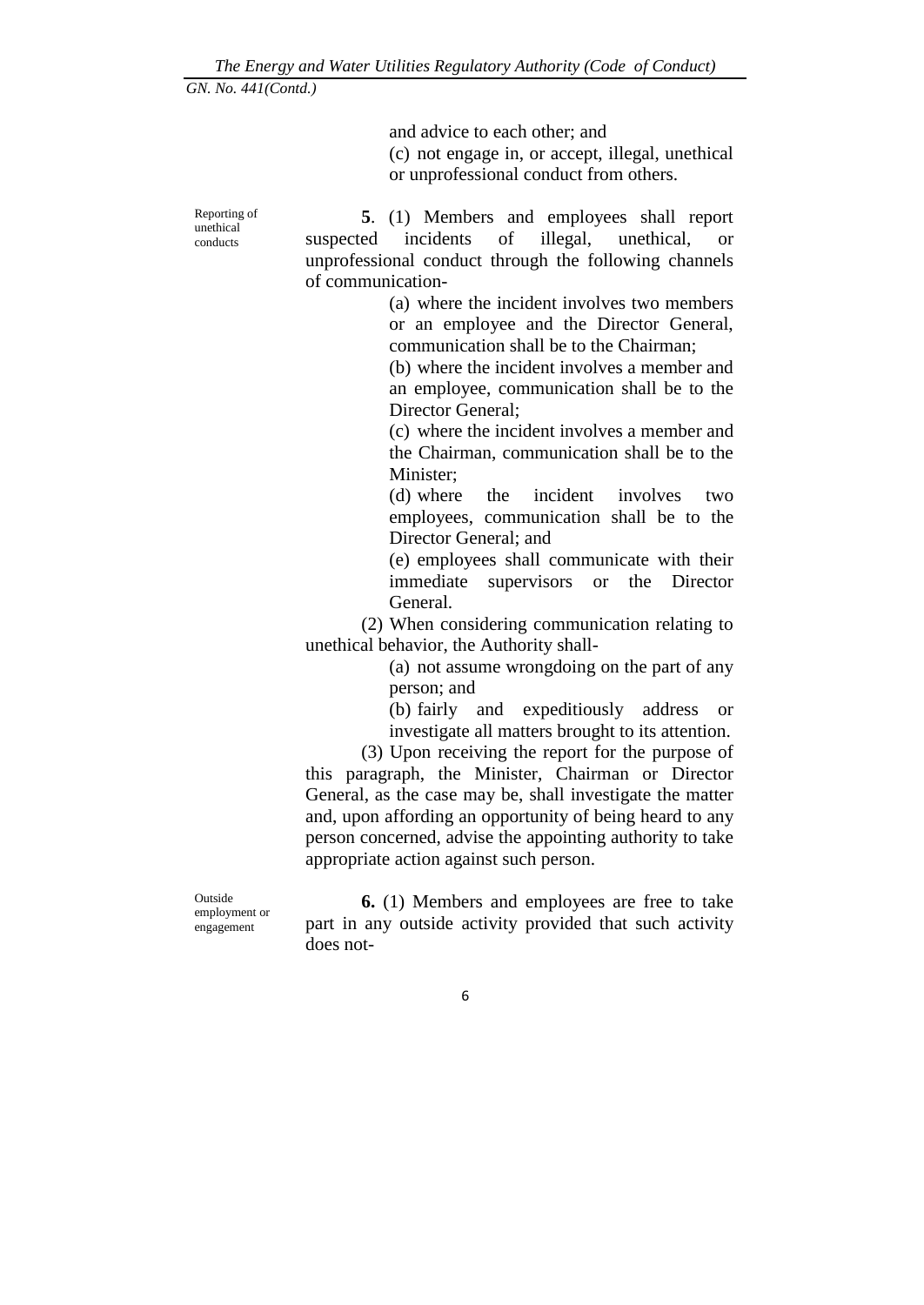(a) interfere with the performance of their duties at the Authority;

(b) constitute a competitive advantage accruing to their position at the Authority;

(c) bring themselves or the Authority into disrepute; or

(d) negatively affect the carrying out of their duties at the Authority.

**7.-**(1) For a period of eighteen months after departing from office, a member or employee shall not-

> (a) become an employee of, conduct a business activity with, or acquire a pecuniary interest in, any regulated supplier; or

> (b) disclose any confidential information acquired during employment with the Authority or use such information for personal gain.

(2) At no time after the termination or expiration of employment with the Authority shall any member or employee represent any person before the Authority on any matter on which such employee worked, or advised a member or supervised other employees who worked on such matter, while employed by the Authority.

(3) A relative of a member or a relative of an employee shall not be employed by the Authority.

(4) Notwithstanding subrule (3), the Authority may employ a relative of a member or an employee where the Authority determines that neither member nor employee would be immediately in surbodinate position to the other:

Provided that, where an employee becomes a relative while the member or employee are employed by the Authority, neither member nor employee shall be immediately subordinate to the other.

> PART III CONCFLICT OF INTEREST

Conflict of interst **8**.-(1) A situation or circumstance that amount to

Requirements upon departure from office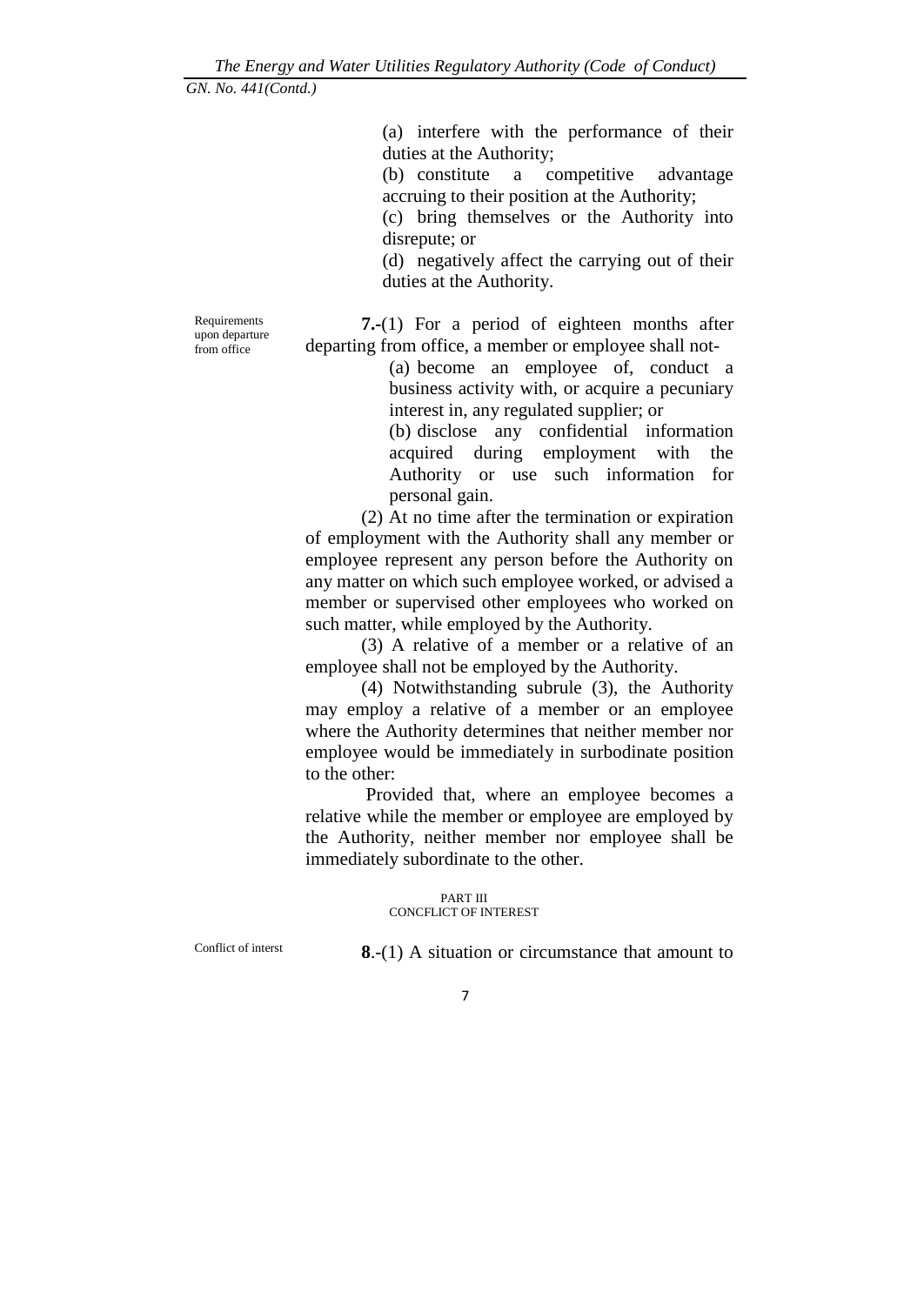conflict of interest includes the following-

(a) a financial interest in or business activity with a regulated supplier;

(b) employment by a regulated supplier.

(2) The following standards and prohibitions are hereby adopted-

> (a) a member or employee shall not acquire any pecuniary interest that conflicts or may conflict with the performance of his duties with the Authority;

> (b) every member and employee shall declare any matter which he is dealing with at the Authority;

> (c) any member or employee who fails to declare a conflict of interest or who knowingly makes a false or misleading declaration regarding a material fact of a conflict of interest, contravenes these Rules.

(3) Where a member or an employee identifies a conflict of interest regarding any matter that is before or may come before the Authority, such member or employee shall disclose it and thereafter refrain from taking part in its consideration or determination.

(4) Subject to section 12 of the Act, where an employee is required by these Rules to report a matter to the Authority, such employee shall submit a written report to his supervisor or to the reporting officer who shall retain a permanent record of the report.

(5) Upon receipt of the report under subrule (4), the supervisor or reporting officer shall refer the matter to the Director General for resolution.

(6) When a matter has been referred to the Director General for resolution, the Director General shall either-

(a) dispose of the matter; or

(b) refer the matter to the Board for resolution.

(7) Where the Director General or the Board upon referral under subrule (6) finds that a matter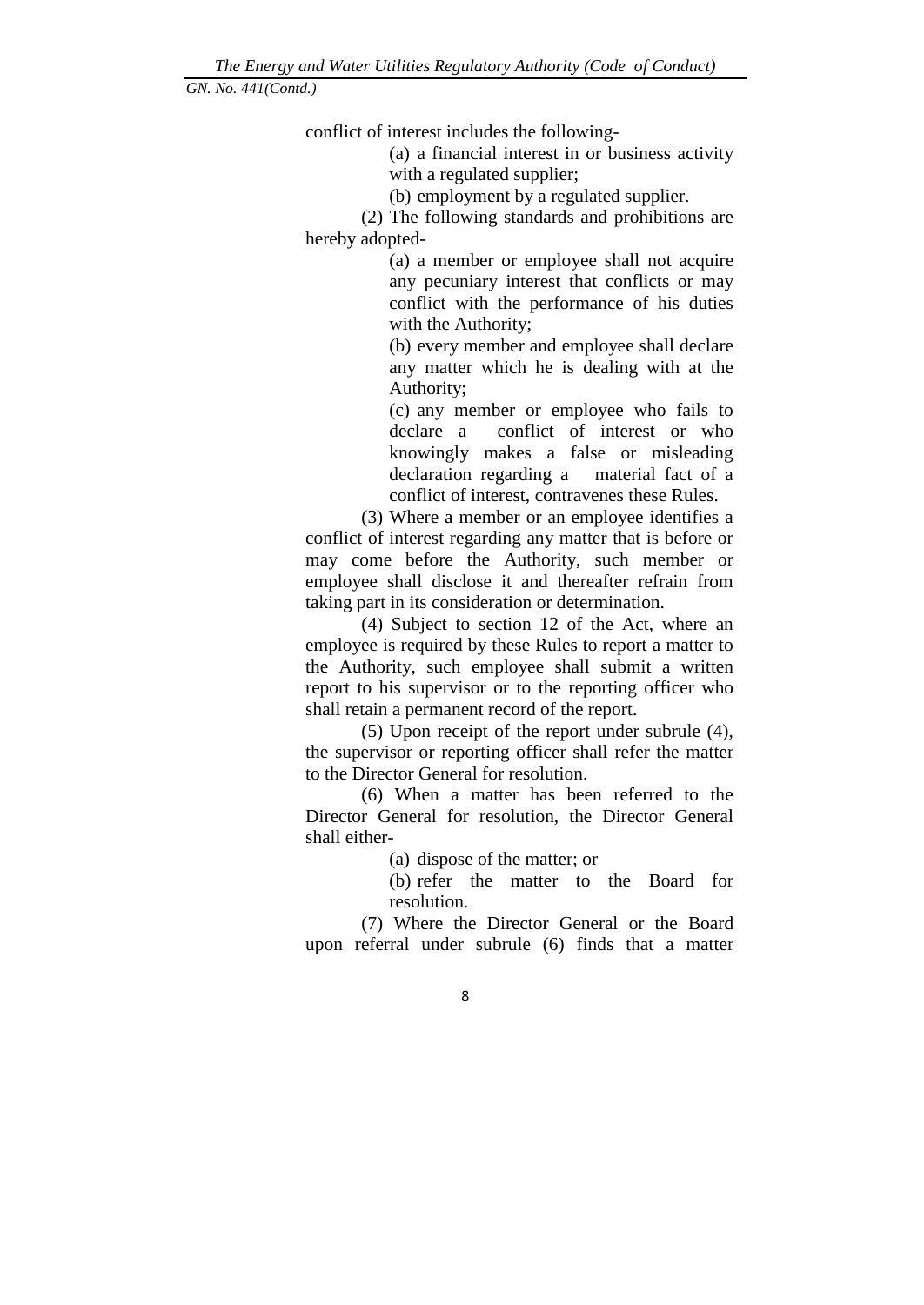requires remedial action, the Director General or the Board, as the case may be, may require the member or employee-

(a) to divest the conflicting interest; or

(b) to assign those duties that are in conflict to another member or employee where appropriate, either temporarily or otherwise.

(8) Where a member or employee refuses or is unable to divest the interest identified in subrule (7), the Authority shall, after determining that no other remedial action will be consistent with section 12 of the Act and the requirements of these Rules-

> (a) in respect of an employee, terminate such an employee; and

> (b) in respect of a member, advise the appointing authority to terminate the member.

Register of interst **9**.The Authority shall designate an employee to be a reporting officer who shall maintain a Register of Interests and the register shall comprise of-

(a) declarations of interest; and

(b) acceptances of gifts and hospilities.

#### PART IV PROFESSIONALISM AND STANDARDS

shall-

Professionalism **10**. Members and employees of the Authority

(a) strive continually to improve their professional competence and their ability to serve the public interest;

(b) offer professional service to all members of the public and treat all persons making information requests with dignity, respect and with the intent to provide helpful information; (c) conduct themselves and their official duties with fairness, objectivity and intergrity; (d) perform their official duties in a way that enhances public confidence in the Authority; (e) not engage in any form of discrimination,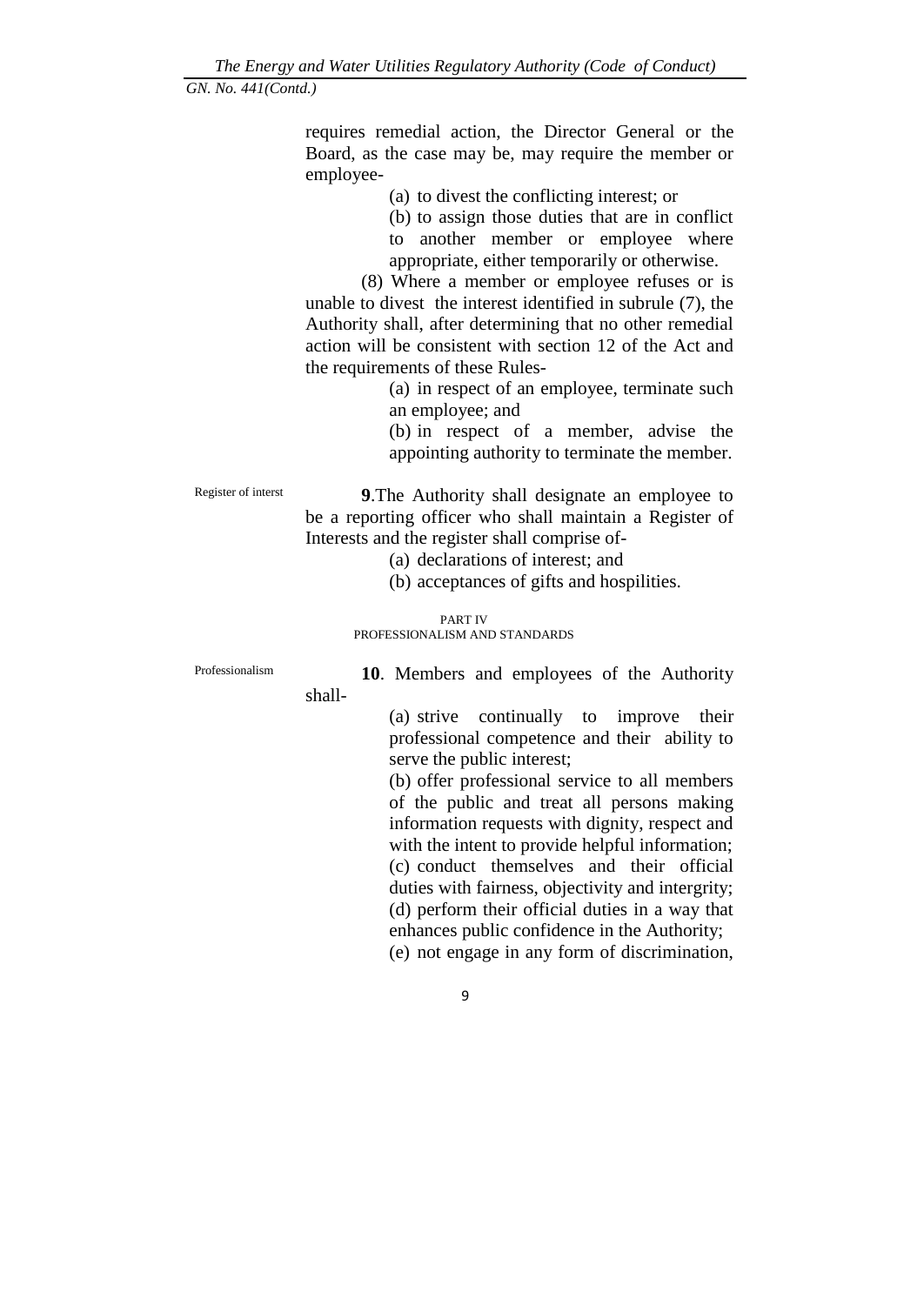bias or harassment either within or outside the Authority;

(f) refrain from taking part in any public service duty or transaction where they have, or may appear to have, conflict of interest;

(g) discharge their duties and serve the public with political neutrality; and

(h) dress in respectable attire and observe office etiquette.

Service quality standards

**11**.-(1) Members and employees shall deliver sevice that is timely, accessible,efficient, confidential and respectful of all persons involved.

(2) Where the Authority determines that a matter is more appropriate for resolution by another institution or agency, the Authority's referral to such other institution or agency together with the reason for such referral, shall be clearly communicated in a timely manner.

Protection of assets

**12**. Members and employees shall not misuse, for personal gain or otherwise, the assets of the Authority, including tangible assets such as equipment and machinery, systems, facilities, materials, resources and intangible assets such as proprietary information, relationships with regulated suppliers and shall employ them for the purposes of conducting the business for which they are duly authorised.

> PART V CONFIDENTIAL INFORMATION

Security of information

security of printed and electronic information in their possession.

**13**. Members and employees shall ensure the

**14**.-(1) For the purpose of these Rules, confidential information means any information in the Authority's possession that-

(a) has been declared "confidential" by the

Confidential information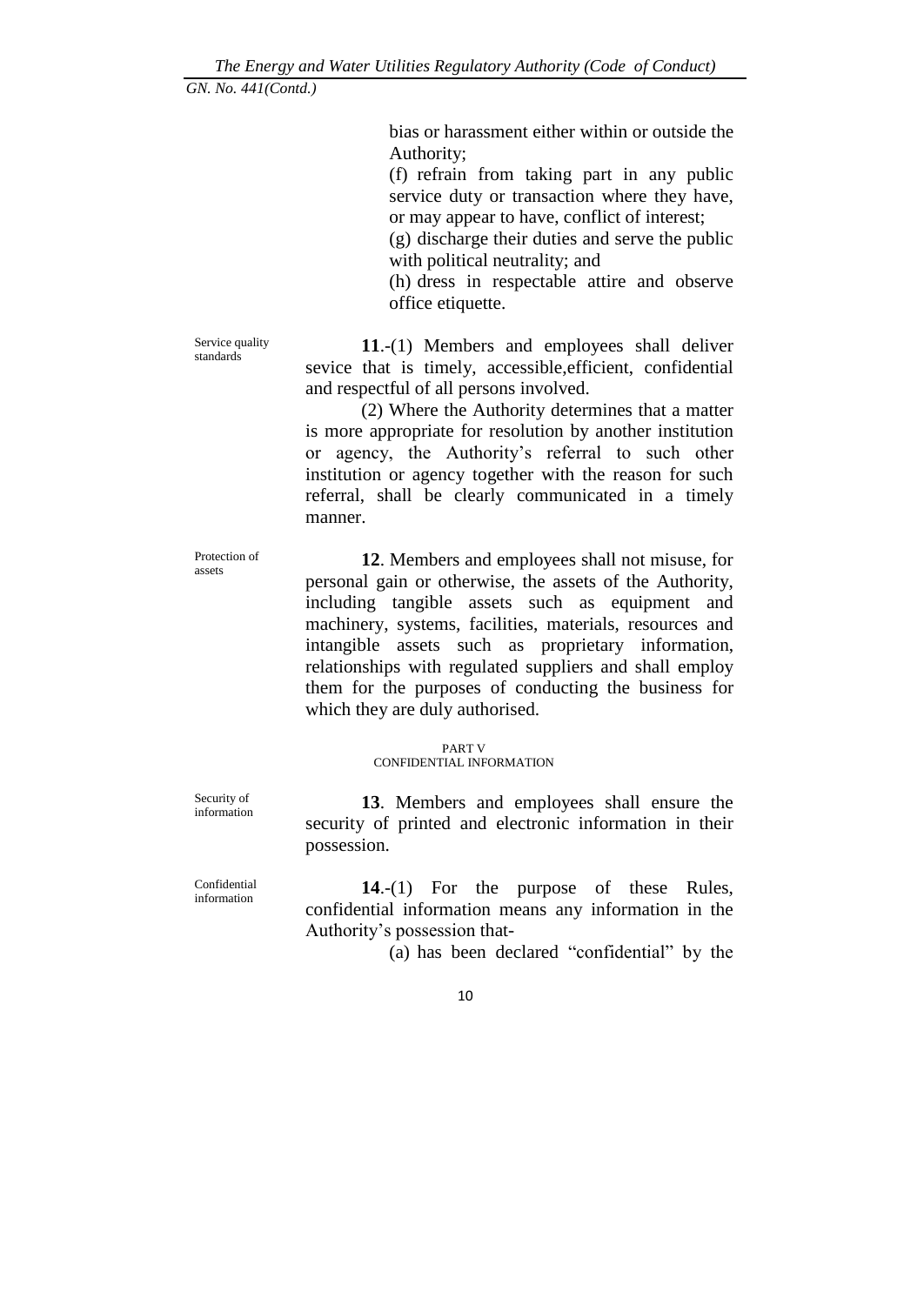Authority;

(b) is technically or commercially sensitive and not already lawfully in the public domain;

(c) disclosure of which may adversely affect the competitive position of any regulated supplier; and

(d) is determined to be confidential under any applicable law.

(2) Members and employees shall not take advantage of or personally benefit from information obtained in the course of their official duties and responsibilities.

Prohibition **15**. A member or employee shall not take advantage of or personally benefit from information obtained in the course of his official duties and responsibilities that is not generally available to the public.

### PART VI GIFTS AND HOSPITALITY

Acceptance of gifts and hospitality

**16**.-(1) In order to avoid compromising the Authority's corporate values, members and employees shall exercise due care in accepting gifts and hospitality from regulated suppliers.

(2) In determining whether to accept a gift or hospitality, the members and employees shall consider the following-

> (a) event based hospitality that presents networking opportunities for the Authority and which informs or promotes the work of the Authority is generally acceptable;

> (b) work-related hospitality from the regulated suppliers is acceptable where it can be clearly seen to be of value to the Authority;

(c) hospitality that benefits the recipient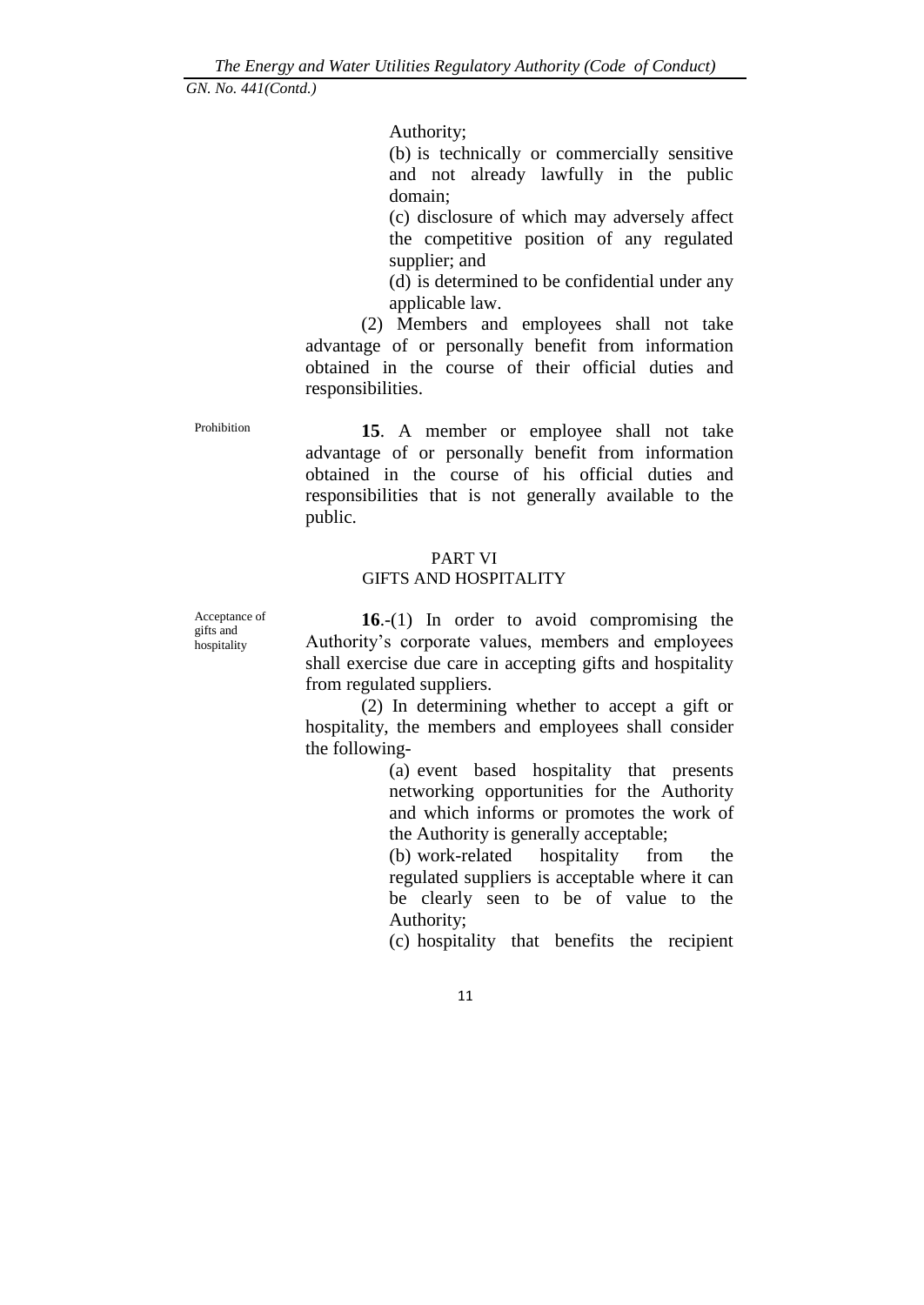personally should be avoided if it is difficult to justify as being of benefit to the Authority, or if there is risk of perceived bias or malign comment.

(3) Where a member or employee in receipt of a gift considers that it is not possible to decline an unauthorised gift, hospitality or benefit, he shall-

> (a) in the case of an employee, immediately report the matter to the Director General; and (b) in the case of the Director General, the Chairman, or a member, report the matter to the Board.

PART VII PUBLIC INTERFACE

**17**.-(1) While discharging their respective duties, members and employees shall conduct investigations in such a way that all matters are investigated fairly, honestly and approppriately.

(2) A member or employee shall not obtain any information by way of deceit or trickery.

(3) During the course of investigation, the Authority's officers or appointees shall seek only the amount of information required to make an informed decision regarding the mattter in question.

Conduct of investigation

Media relations **18.**-(1) The Authority shall communicate with the public on any issue relating to it through-

(a) the Chairman;

(b) the Director General; or

(c) any person dully authorised by the Authority.

(2) Members and employees of the Authority shall not be held liable in respect of any statement made to the media, provided that, such member or employee acted in good faith and within the scope of his duties.

Attendance at conferences and stakeholders

**19**. Any invitation to a member or employee to attend or speak at an industry or stakeholders event shall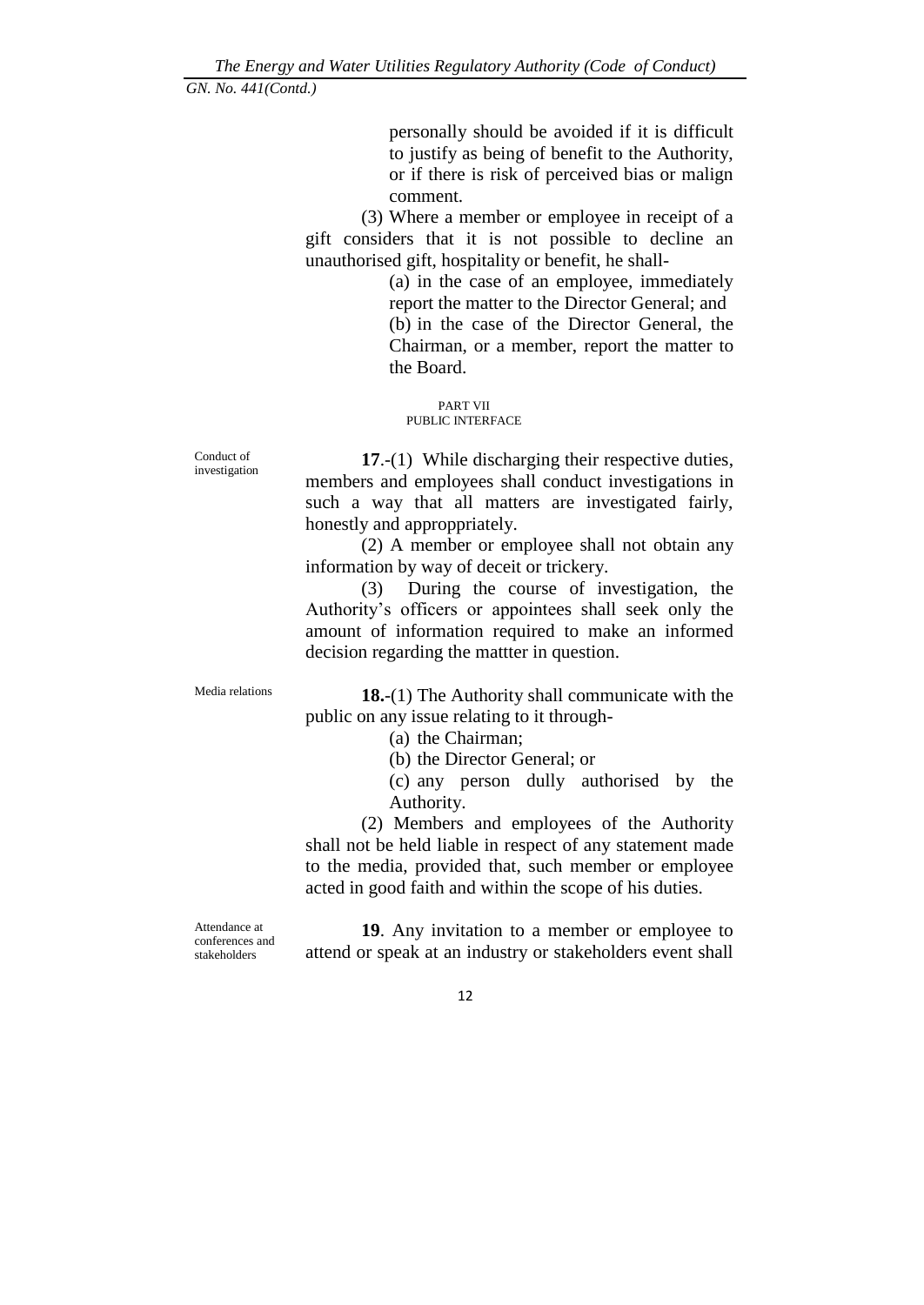events be communicated to the Director General who shall-

(a) notify the respective member about such attendance or speaking; and

(b) give the authorisation to the respective employee for such attendance or speaking.

Anuual report of Authority

**20.** The annual report of the Authority shall include a report on all instances of any conflict of interest on the part of any member or employee of the Authority.

#### PART VIII MISCELLANEOUS PROVISIONS

Proscribed activities

**21**. A member or employee shall not-

(a) engage in fraudulent, wasteful, abusive or corrupt activities or practices;

(b) use his position to obtain unwarranted privileges or personal benefits for which he would otherwise be ineligible;

(c) solicit or accept, directly or indirectly, bribes from any person;

(d) make any decision based upon any hope or expectation of future employment with any regulated supplier;

(e) acquire any direct financial interest, in any regulated service; and

(f) solicit, request, suggest or recommend, directly or indirectly, to any regulated supplier the commencement or continuation of a business activity with any person that is related to a regulated service.

Penalties for violation of Rules

**22.** A member or employee who contravenes these Rules and no specific punishment is stated herein, the Authority shall, after determining that no other remedial action is approppriate-

(a) in respect of an employee, terminate such